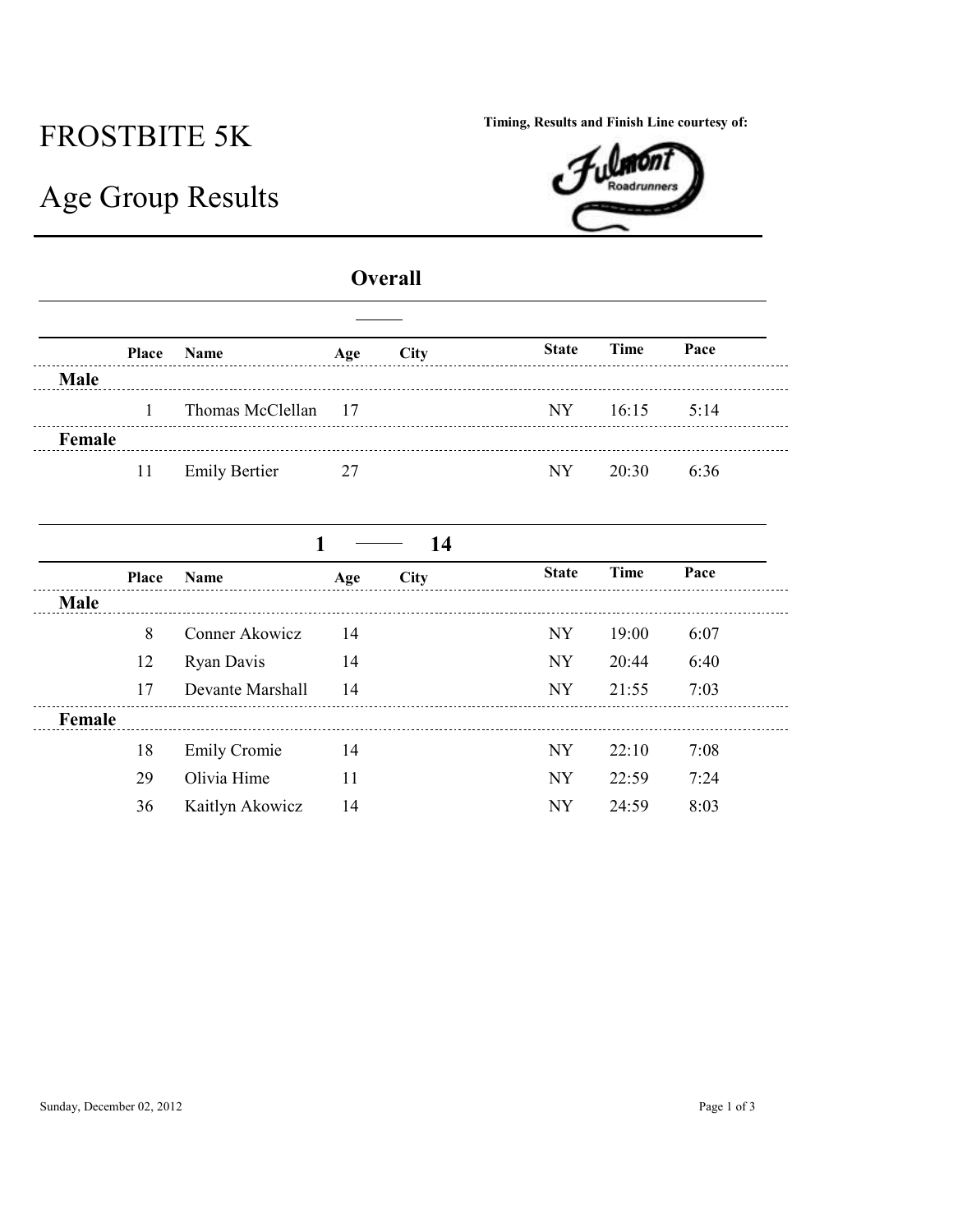|             |                | 15                     |     | 19          |              |             |      |
|-------------|----------------|------------------------|-----|-------------|--------------|-------------|------|
|             | Place          | Name                   | Age | City        | <b>State</b> | <b>Time</b> | Pace |
| <b>Male</b> |                |                        |     |             |              |             |      |
|             | $\overline{3}$ | Eric Brower            | 18  |             | <b>NY</b>    | 17:56       | 5:46 |
|             | 5              | <b>Brett Schlesier</b> | 18  |             | <b>NY</b>    | 18:05       | 5:49 |
|             | $\overline{7}$ | Mitchell Akowicz       | 16  |             | <b>NY</b>    | 18:53       | 6:05 |
| Female      |                |                        |     |             |              |             |      |
|             | 16             | Lidija Nikollai        | 17  |             | <b>NY</b>    | 21:39       | 6:58 |
|             | 25             | Alexandra Miller       | 17  |             | <b>NY</b>    | 22:41       | 7:18 |
|             | 28             | Alyssa Davis           | 15  |             | NY           | 22:52       | 7:22 |
|             |                | 20                     |     | 29          |              |             |      |
|             | Place          | Name                   | Age | City        | <b>State</b> | <b>Time</b> | Pace |
| Male        |                |                        |     |             |              |             |      |
|             | $\overline{2}$ | Greg Ernst             | 28  |             | NY           | 17:22       | 5:35 |
|             | 47             | Christian Bridge       | 28  |             | <b>NY</b>    | 26:07       | 8:24 |
| Female      |                |                        |     |             |              |             |      |
|             | 27             | Leah Schaffer          | 28  |             | NY           | 22:50       | 7:21 |
|             |                | 30                     |     | 39          |              |             |      |
|             | Place          | Name                   | Age | <b>City</b> | <b>State</b> | <b>Time</b> | Pace |
| Male        |                |                        |     |             |              |             |      |
|             | 9              | Ambrose Schaffer       | 30  |             | <b>NY</b>    | 19:20       | 6:13 |
|             | 23             | Anthony Luciano        | 36  |             | <b>NY</b>    | 22:20       | 7:11 |
|             | 30             | Tim Fioretti           | 36  |             | NY           | 23:24       | 7:32 |
| Female      |                |                        |     |             |              |             |      |
|             | 24             | Amanda Misner          | 35  |             | <b>NY</b>    | 22:24       | 7:13 |
|             | 33             | Lori Beck              | 38  |             | <b>NY</b>    | 24:02       | 7:44 |
|             | 45             | Christine Eaton        | 35  |             | <b>NY</b>    | 26:06       | 8:24 |

Sunday, December 02, 2012 Page 2 of 3